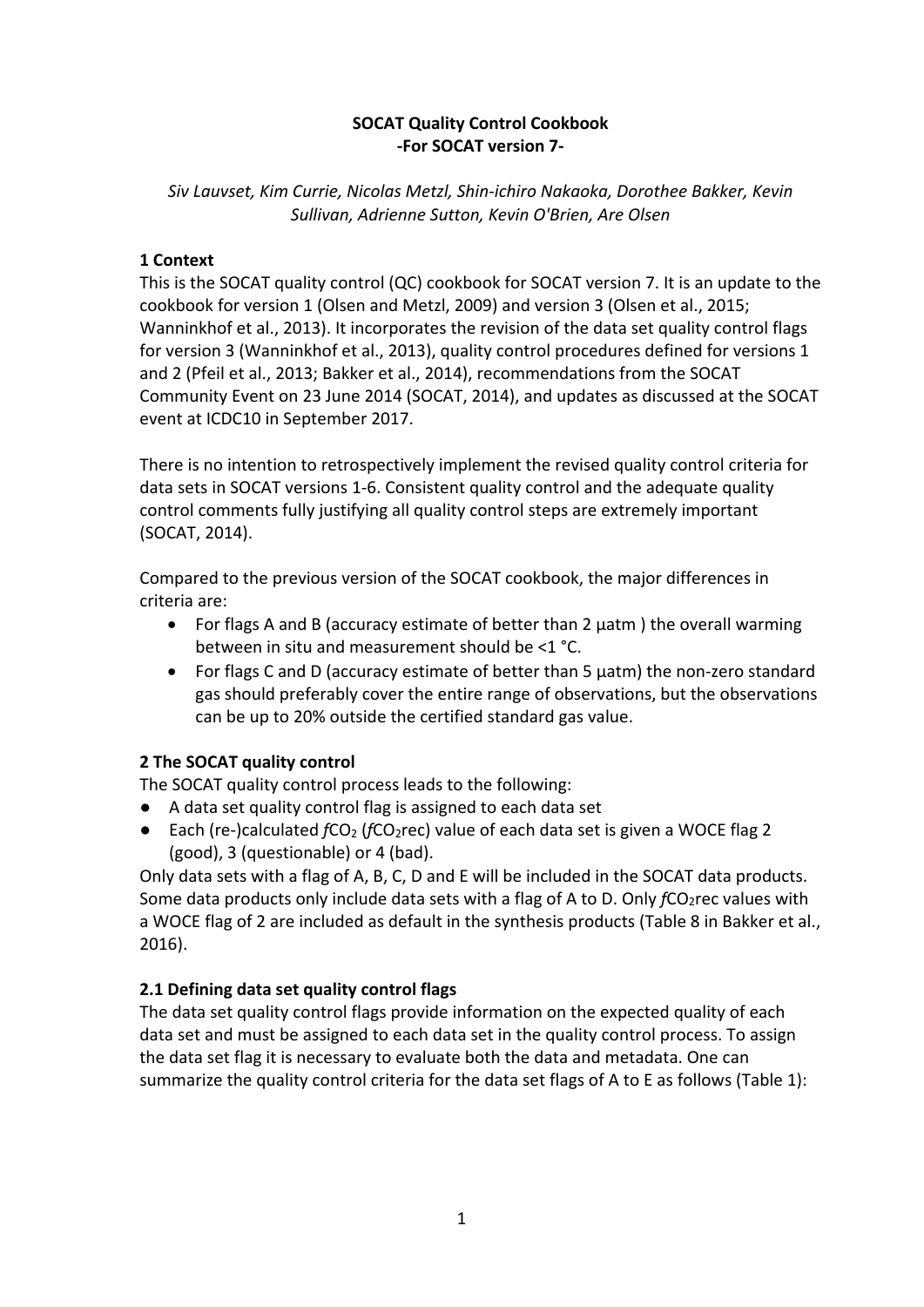*Table 1. Data set quality control flags for SOCAT version 3 and later. All criteria need to be met for assigning a flag of A to E.*

| Flag                                                                     | Criteria <sup>a</sup>                                                                                   |  |  |  |  |  |
|--------------------------------------------------------------------------|---------------------------------------------------------------------------------------------------------|--|--|--|--|--|
| Α                                                                        | (1) Accuracy of calculated $fCO2rec$ (at SST <sup>b</sup> ) is better than 2 $\mu$ atm.                 |  |  |  |  |  |
|                                                                          | (2) A high-quality cross-over <sup>,c,d</sup> with another data set (also flagged A or B) is available. |  |  |  |  |  |
|                                                                          | (3) Followed approved methods/SOP <sup>e</sup> criteria.                                                |  |  |  |  |  |
|                                                                          | (4) Metadata documentation complete.                                                                    |  |  |  |  |  |
|                                                                          | (5) Data set QC was deemed acceptable.                                                                  |  |  |  |  |  |
|                                                                          |                                                                                                         |  |  |  |  |  |
| B                                                                        | (1) Accuracy of calculated $fCO2rec$ (at SST) is better than 2 $\mu$ atm.                               |  |  |  |  |  |
|                                                                          | (2) Followed approved methods/SOP criteria.                                                             |  |  |  |  |  |
|                                                                          | (3) Metadata documentation complete.                                                                    |  |  |  |  |  |
|                                                                          | (4) Data set QC was deemed acceptable.                                                                  |  |  |  |  |  |
|                                                                          |                                                                                                         |  |  |  |  |  |
| C                                                                        | (1) Accuracy of calculated $fCO2rec$ (at SST) is better than 5 $\mu$ atm.                               |  |  |  |  |  |
|                                                                          | (2) Did not follow approved methods/SOP criteria.                                                       |  |  |  |  |  |
|                                                                          | (3) Metadata documentation complete.                                                                    |  |  |  |  |  |
|                                                                          | (4) Data set QC was deemed acceptable.                                                                  |  |  |  |  |  |
|                                                                          |                                                                                                         |  |  |  |  |  |
| D                                                                        | (1) Accuracy of calculated $fCO2rec$ (at SST) is better than 5 $\mu$ atm.                               |  |  |  |  |  |
|                                                                          | (2) Did or did not follow approved methods/SOP criteria.                                                |  |  |  |  |  |
|                                                                          | (3) Metadata documentation incomplete.                                                                  |  |  |  |  |  |
|                                                                          | (4) Data set QC was deemed acceptable.                                                                  |  |  |  |  |  |
|                                                                          |                                                                                                         |  |  |  |  |  |
| E                                                                        | (Primarily for alternative sensors)                                                                     |  |  |  |  |  |
|                                                                          | (1) Accuracy of calculated fCO <sub>2</sub> rec (at SST) is better than 10 µatm.                        |  |  |  |  |  |
|                                                                          | (2) Did not follow approved methods/SOP criteria.                                                       |  |  |  |  |  |
|                                                                          | (3) Metadata documentation complete.                                                                    |  |  |  |  |  |
|                                                                          | (4) Data set QC was deemed acceptable.                                                                  |  |  |  |  |  |
|                                                                          |                                                                                                         |  |  |  |  |  |
| S (Suspend)                                                              | (1) More information is needed for data set before flag can be assigned                                 |  |  |  |  |  |
|                                                                          | (2) Data set QC revealed non-acceptable data and                                                        |  |  |  |  |  |
|                                                                          | (3) Data are being updated (part or the entire data set).                                               |  |  |  |  |  |
|                                                                          |                                                                                                         |  |  |  |  |  |
| X (Exclude)                                                              | The data set duplicates another data set in SOCAT.                                                      |  |  |  |  |  |
| N (New)                                                                  | Data submitted to SOCAT that has not undergone independent data set quality control.                    |  |  |  |  |  |
| U (Updated)                                                              | Data re-submitted to SOCAT following updates by the data provider. Will be quality                      |  |  |  |  |  |
|                                                                          | controlled as if new.                                                                                   |  |  |  |  |  |
| Q                                                                        | A data set with conflicting flags, usually different flags in different regions.                        |  |  |  |  |  |
| <sup>a</sup> The accuracy takes precedent over the criteria that follow. |                                                                                                         |  |  |  |  |  |

**bSST** or sea surface temperature.

c A high-quality cross-over is defined in version 3, as a cross-over between two data sets with a maximum cross-over equivalent distance of 80 km, a maximum difference in sea surface temperature of 0.3°C and a maximum *f*CO<sub>2</sub>rec difference of 5 μatm. Inconclusive cross-overs, defined as having a temperature difference greater than 0.3°C or a *f*CO<sub>2</sub>rec difference exceeding 5 μatm, will not have a flag A. <sup>d</sup>A cross-over is defined as a distance of less than 80 km. This criterion combines distance and time as *([dx<sup>2</sup> +*(30 dt)<sup>2</sup>]<sup>0.5</sup>) ≤ 80 km. One day of separation in time is equivalent (heuristically) to 30 km of separation in space.

e SOP or Standard Operating Procedure following Dickson et al. (2007).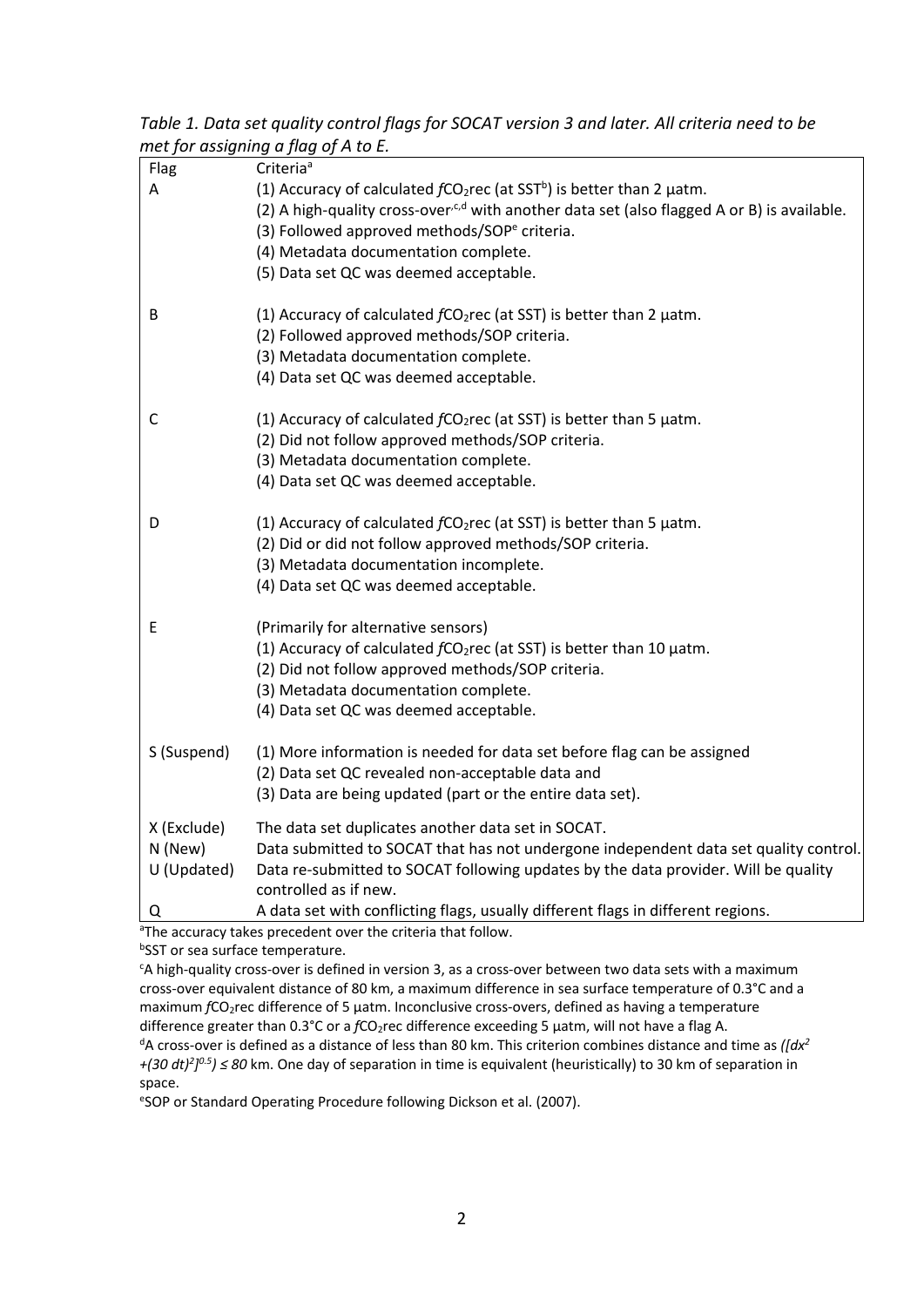### **2.2 Assigning data set quality control flags**

### **2.2.1 Only Surface water** *f***CO2 measurements**

SOCAT products do not include  $fCO<sub>2</sub>$  calculated from other carbon parameters, such as pH, alkalinity or dissolved inorganic carbon (Bakker et al., 2014, 2016). SOCAT contains surface water *fCO*<sub>2</sub> measurements made by surface water instruments. It does not contain subsets of measurements collected by profiling instruments.

### **2.2.2 Assessment of overall** *f***CO2 accuracy**

■ The accuracy of (re-)calculated  $fCO<sub>2</sub>$  is better than 2 µatm for flags of A and B, better than 5 µatm for C and D, and better than 10 µatm for E.

Overall accuracy of the *f*CO<sub>2</sub> data, including the method used to determine this, should be documented in the metadata. Type of instrumentation, accuracy of the temperature and pressure measurements, and the difference (usually warming) between the *in situ* and measurement temperature, all affect the overall accuracy. Use the temperature checks outlined in section 2.3 as a guide to assess the warming between *in situ* and measurement.

### **For an accuracy estimate of better than 2 µatm (A or B):**

- The seven standard operating procedures (SOP) must all be fulfilled and properly documented.
- In addition, warming between in situ and measurement should be <1 °C.

The seven SOP criteria below all need to be met, and properly documented in the metadata, for a flag of A or B (SOP criteria updated from Wanninkhof et al., 2013; Bakker et al., 2016). Surface water *fCO2* data have an accuracy of 2 μatm or better if approved methods or SOP criteria are followed (Pfeil et al., 2013). These criteria were defined for continuous ship-based measurements of surface water *fCO*<sub>2</sub>, using non-dispersive infrared (NDIR) analysis or gas chromatography (GC). The same criteria apply to measurements by cavity ring-down spectroscopy (CRDS) (Bakker et al., 2014). Based on a comprehensive error analysis performed by ICOS OTC (Battisti et al., 2018), it is estimated that the correction of 1 °C warming adds an uncertainty of  $\sim$ 1  $\mu$ atm to the final *fCO*<sub>2</sub>. Therefore, the overall accuracy can only be estimated to better than 2 uatm if the warming between in situ and measurement is less than 1 °C.

# Seven SOP criteria:

- 1. The data are based on xCO<sub>2</sub> analysis, not  $fCO<sub>2</sub>$  calculated from other carbon parameters, such as pH, alkalinity or dissolved inorganic carbon;
- 2. Continuous  $CO<sub>2</sub>$  measurements have been made, not discrete  $CO<sub>2</sub>$  measurements;
- 3. The detection is based on an equilibrator system and is measured by infrared analysis, or gas chromatography or cavity ring-down spectroscopy;
- 4. The calibration has included at least two non-zero gas standards, traceable to World Meteorological Organisation (WMO) standards, which bracket the observed range in *x*CO2;
- 5. The equilibrator temperature has been measured to within 0.05 °C accuracy;
- 6. The intake seawater temperature has been measured to within 0.05 °C accuracy;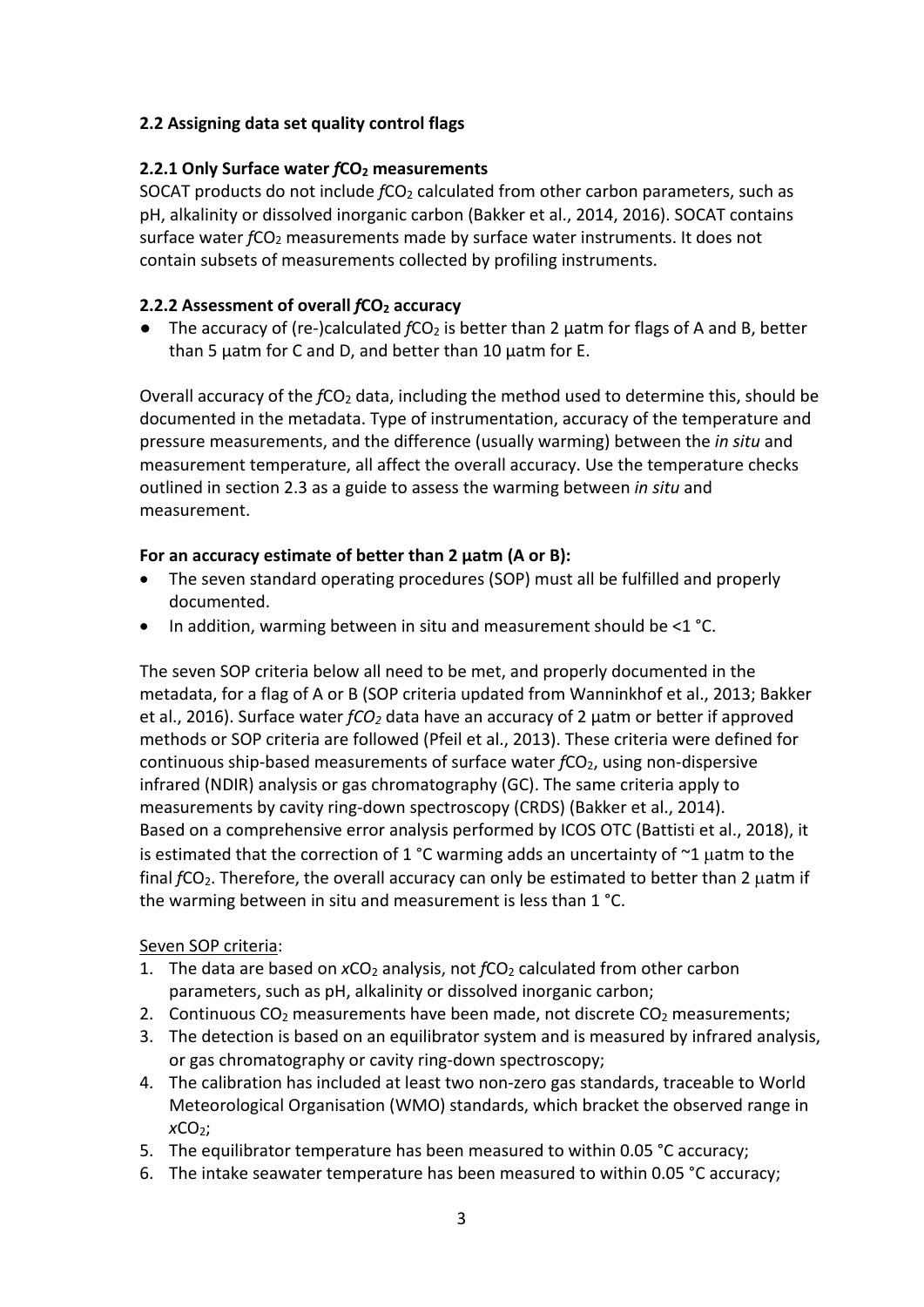7. The absolute equilibrator pressure has been measured to within 2 hPa accuracy. Note that many equilibrator-based instruments only have a differential sensor in the equilibrator itself, and an external pressure sensor (often the LiCor pressure sensor) is used to estimate the absolute pressure (i.e., abs equ pressure = diff equ pressure + abs lab pressure). If this is the case then the absolute equilibrator pressure is a sum of two sensors so the accuracy of both (alternatively the combined accuracy of both) must be documented.

In addition, **warming between in situ and measurement should be <1 °C** as explained above.

### **For an accuracy estimate of better than 5 µatm (C or D) the criteria differ depending on type of instrumentation**:

- Shipboard NDIR, gas chromatographs and CRDS systems must have:
	- o Two calibration gases, one of which can be a zero gas. The non-zero gas should span nearly the entire range observed in  $fCO<sub>2</sub>$  (i.e. the observations cannot be >20% outside the certified standard gas value).
	- o Both temperatures must be measured to within 0.2 °C accuracy, and absolute equilibrator pressure has been measured to within 5 hPa accuracy.
	- o **The warming between in situ and measurement should be <3°C**.
	- o In addition, all other SOP as given above are fulfilled and properly documented in the metadata.
- Alternative sensors need to have:
	- o Daily or more frequent *in situ* (i.e. when the instrument is operating in its natural environment) calibration with at least two calibration gases, one of which can be a zero gas. The non-zero gas must span the range observed in *fCO*<sub>2</sub>.
	- o A clear and detailed description of the calibration (including the frequency of it) needs to be provided in the metadata.

### **For an accuracy estimate of better than 10 µatm (E):**

- Laboratory and pre- or post-deployment tests of the alternative sensors need to provide a general estimate that an accuracy of better than 10 µatm is obtained in the (re-)calculated *f*CO2 value (Wanninkhof et al., 2013).
- The metadata need to document how the accuracy of the sensor has been determined.

Alternative sensors need sufficient metadata to assess the overall accuracy (see section 2.2.4). In addition, Table 2 in Wanninkhof et al. (2013) and the IOCCP website [\(www.ioccp.org/index.php/instruments-and-sensors#pco2\)](http://www.ioccp.org/index.php/instruments-and-sensors#pco2) provide information on how commonly used sensors have performed in (field and laboratory) comparison studies. Sutton et al. (2014) is a good reference for the performance of the MAPCO2 system.

#### **Influence of temperature and pressure accuracies on overall**  $fCO<sub>2</sub>$  **accuracy**

The uncertainty in seawater *fCO*<sub>2</sub> due to an uncertainty in temperature is: Δ*f*CO2 = *f*CO2 e-(0.0423 ΔT)

The uncertainty in  $fCO_{2w}$  due to an uncertainty in pressure is: Δ*f*CO2 = *x*CO2 ΔP .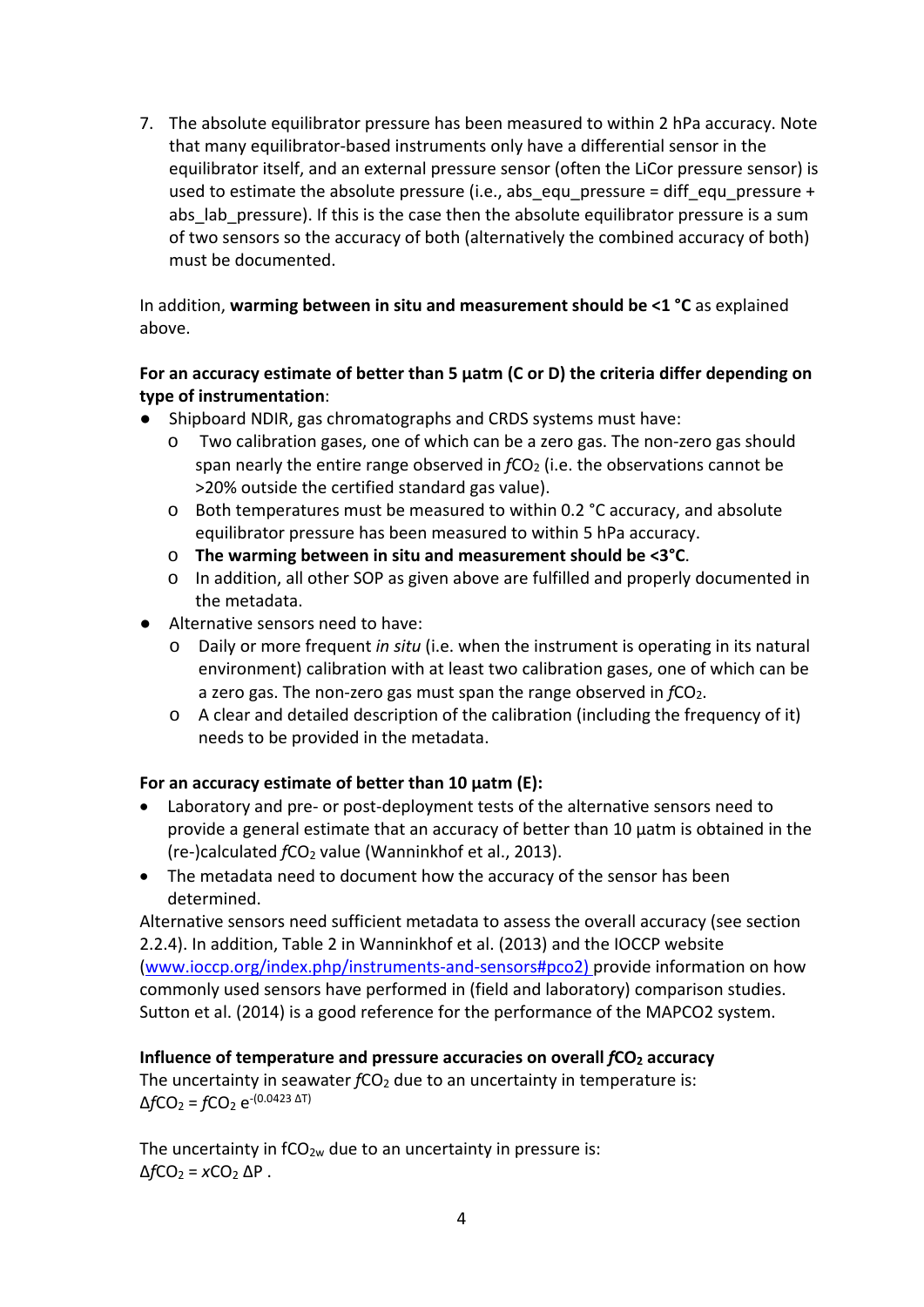Figure 1 (from Wanninkhof et al., 2013) below shows isopleths of uncertainty in calculated *f*CO2 (Δ*f*CO2) arising from uncertainty in the temperature (Tequil) and pressure (Pequil) of equilibration, respectively. For equilibrator-based systems, the uncertainty in the *in situ* and measurement temperatures and the measurement pressure needs to be evaluated in order to assess the overall accuracy of *fCO*<sub>2</sub>.



*Figure 1. The impact of uncertainties in temperature and pressure on fCO2 (from Wanninkhof et al., 2013).*

#### **2.2.3 Assessment of potential high-quality cross-overs**

A high-quality cross-over with another data set is required for a flag of A.

A flag of A requires the presence of a high-quality cross-over (Wanninkhof et al., 2013). A cross-over between two data sets is defined as a distance of less than 80 km. The crossover algorithm combines distance and time as *([dx2 + (30 dt) 2] 0.5) ≤ 80* km (Pfeil et al., 2013; Wanninkhof et al., 2013). One day of separation in time is equivalent (heuristically) to 30 km of separation in space.

A high-quality cross-over (Wanninkhof et al., 2013):

- Is a cross-over between two data sets, each with an overall accuracy for *fCO*<sub>2</sub>rec of better than 2 uatm, with a maximum cross-over equivalent distance of 80 km.
- Has a maximum difference in sea surface temperature of 0.3°C and
- Has a maximum *f*CO<sub>2</sub>rec difference of 5 μatm.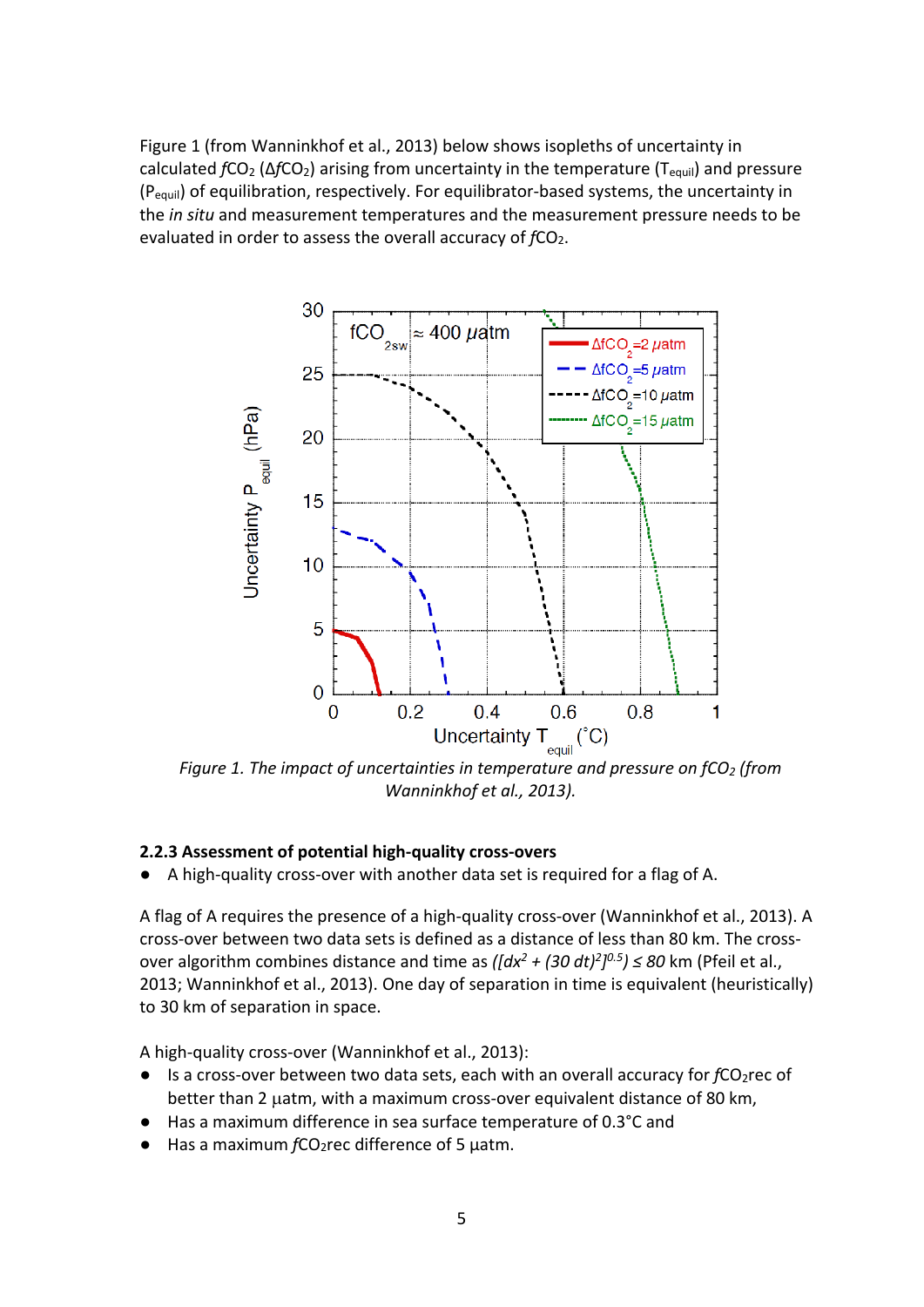### **A flag of A will only be assigned if both data sets involved in the cross-over have an overall** *f***CO2 accuracy of better than 2 μatm. This must be verified by the quality controller.**

Inconclusive cross-overs, where one of the data sets does not have a flag of A or B, or with a sea surface temperature difference greater than 0.3°C or a  $fCO_2$ rec difference exceeding 5 μatm, will not receive a flag of A.

The LAS (Live Access Server) software automatically identifies potential high-quality crossovers, i.e. instances where the above criteria for the temperature and *fCO*2rec differences are met for at least one point. However, this one point could be an outlier, so each potential cross-over must be evaluated by the quality controller to ensure that this crossover is representative of the data set. The specific method of this evaluation varies between QC operators, but most like to grab a subset of the latitude/longitude plot that first appears and then plot *fCO*<sub>2</sub> versus time before properties (temperature, *fCO*<sub>2</sub>) versus latitude or longitude are examined to determine the quality of the crossover.

### **2.2.4. Metadata evaluation**

- SOP criteria (see section 2.2.2) need to be met for a flag of A or B.
- Flags of A, B, C and E require complete metadata documentation. Metadata requirements differ between platforms and sensors.

## **Required metadata for NDIR, GC or CRDS**

Complete metadata for measurements by NDIR, GC or CRDS contains all this information (Pfeil et al., 2013):

- 1. The investigator;
- 2. The vessel;
- 3. The temporal coverage;
- 4. Detailed description of the analytical method (either in the metadata form or as a suitable reference);
- 5. The type of reported CO<sub>2</sub> data (xCO<sub>2</sub>, pCO<sub>2</sub>, *f*CO<sub>2</sub>);
- 6. The number of CO<sub>2</sub> standards used with their approximate CO<sub>2</sub> mixing ratio and documented traceability to WMO standards;
	- a. For primary standards: calibration laboratory and bottle numbers;
	- b. For secondary standards: method of calibration, calibration laboratory for primary standards used;
- 7. A list of sensors;
- 8. Documented accuracy, including how this is determined, for:
	- a. The equilibrator and seawater intake temperature;
	- b. The equilibrator pressure;
- 9. Frequency of calibration;
- 10. Documentation that the range covered by the standard gases bracket the observed *x*CO<sub>2</sub> range:
- 11. Documented fulfilment of all other SOPs.

### **Required metadata for alternative sensors and platforms**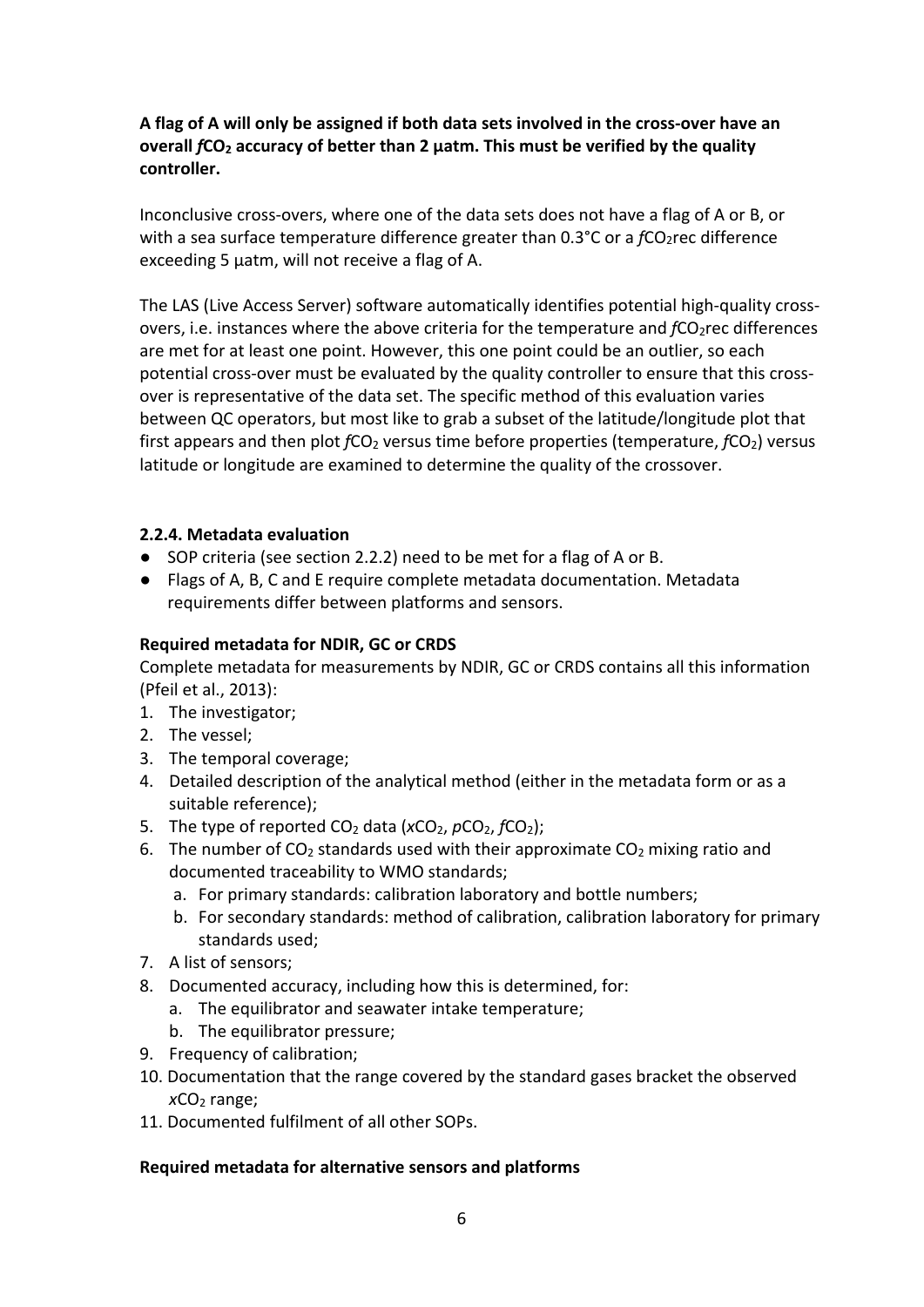Complete metadata for alternative sensors and platforms contains all the following information:

- 1. The investigator;
- 2. The vessel;
- 3. The temporal coverage;
- 4. Detailed description of the analytical method (either in the metadata form or as a suitable reference);
- 5. The type of reported CO<sub>2</sub> data (*x*CO<sub>2</sub>, *pCO*<sub>2</sub>, *fCO*<sub>2</sub>);
- 6. A clear description of the calibration of alternative sensors:
	- a. Information on the calibration (where, when, frequency, how), e.g. *in situ*, preand/or post-deployment, laboratory tests, comparison to another instrument;
	- b. If used as a calibration method, the number of  $CO<sub>2</sub>$  standards used with approximate  $CO<sub>2</sub>$  mixing ratio and documented traceability to WMO standards;
	- c. Accuracy obtained during the calibration;
- 7. A list of all sensors and their documented accuracy (especially any temperature and pressure sensors);
- 8. If SOPs exist for the alternative sensor these should be documented (as a suitable reference) and fulfilled.

### **2.3 WOCE Flags**

● Data set quality control needs to be deemed acceptable for flags of A-E.

All (re-)calculated  $fCO<sub>2</sub>$  values receive a WOCE flag of 2 (good), 3 (questionable) or 4 (bad) with 2 as the default setting. This allows inclusion of data sets with some questionable or bad *f*CO<sub>2</sub> values in SOCAT. Using WOCE flags enables retaining the data set, with identification of any questionable or bad data via the flags of 3 or 4 (in a traceable way). Surface water *fCO*<sub>2</sub> values can be bad for several reasons (e.g erroneous position or time, unrealistic *in situ* or measurement temperatures, large temperature difference between *in situ* and measurement, etc).

All data sets submitted to SOCAT should have passed primary QC by the data provider. Therefore, if >5% of the data looks to need a WOCE flag other than 2, the quality controller should pass the data set back to the data provider for additional primary QC.

SOCAT quality controllers only carry out quality control for surface water  $fCO<sub>2</sub>$  and only flag (re-)calculated *fCO<sub>2</sub>* values. Other parameters do not have WOCE flags. Other parameters, such as salinity and sea surface temperature are checked only in as far as this is relevant for (re-)calculation of surface water *f*CO<sub>2</sub> (SOCAT, 2014). Of these, temperature is the most important for the (re-)calculation *f*CO<sub>2</sub> values, so there are some defined quality control criteria for temperature to consider.

### **Additional temperature-based quality assessment**

The following six quality control criteria should be considered for open ocean data away from sea ice and large freshwater outflows (Bakker et al., 2014). The criteria are based on the temperature change between the seawater intake and the equilibrator:

1. Warming should be less than 3 °C;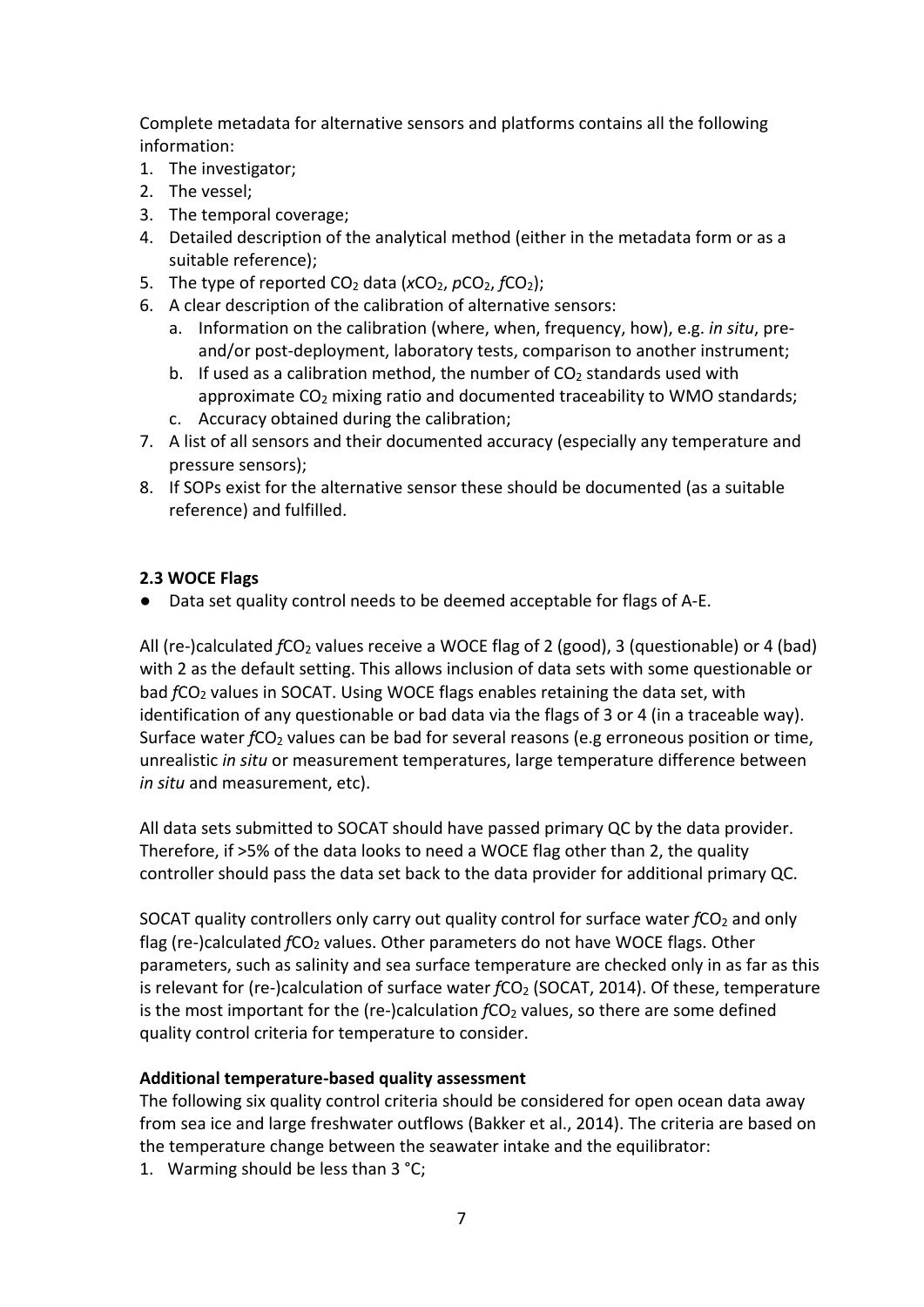- 2. The warming rate should be less than  $1 °C h^{-1}$ , unless a sharp temperature front is apparent;
- 3. Warming outliers should be less than 0.3 °C, compared to background data;
- 4. Cooling between the seawater intake and the equilibrator is unlikely in high-latitude oceans for an indoor measurement system;
- 5. Zero or constant temperature change may indicate absence of sea surface temperature values;
- 6. The difference between intake and equilibrator temperatures should be relatively constant in time (i.e. no discernible trend).

The above features may apply for some data points, in which case appropriate WOCE flags should be assigned to those specific points, or for a whole data set, in which case it is appropriate for the quality controller to discuss the quality concerns with the data provider.

### **3 Quality control in practice**

### **3.1 Starting quality control**

Regional groups carry out quality control. Discuss with your regional group lead which data sets you will quality control.

The quality control system resides at PMEL's Live Access Server (LAS). Enter the quality control system at<http://access.pmel.noaa.gov/SOCAT> using your username and password. Contact Kevin O'Brien [\(kevin.m.o'brien@noaa.gov\)](mailto:karl.smith@noaa.gov) if you have forgotten these. Use the LAS tools to find the data set you will quality control (Fig. 2).

Quality control the data set either online using the LAS tools or download the whole data set and carry out the QC offline using your favorite software. You need to ensure that you quality control the full data set, not a sub-selection of the data set. This applies both to online quality control and to data download.

For quality control on the LAS:

Increase the performance of the system by reducing the number of cruises shown on the main LAS user interface, for example by selecting a particular cruise by Expocode, or by constraining in space and/or time.

The full data files for each data set and History of Quality Control can be accessed by pressing the "Table of Cruises" button on the main LAS interface.

Sections 3.2 and 3.3 describe using the LAS interface for assigning quality control flags for data sets and WOCE flags for individual *fCO*<sub>2</sub> measurements.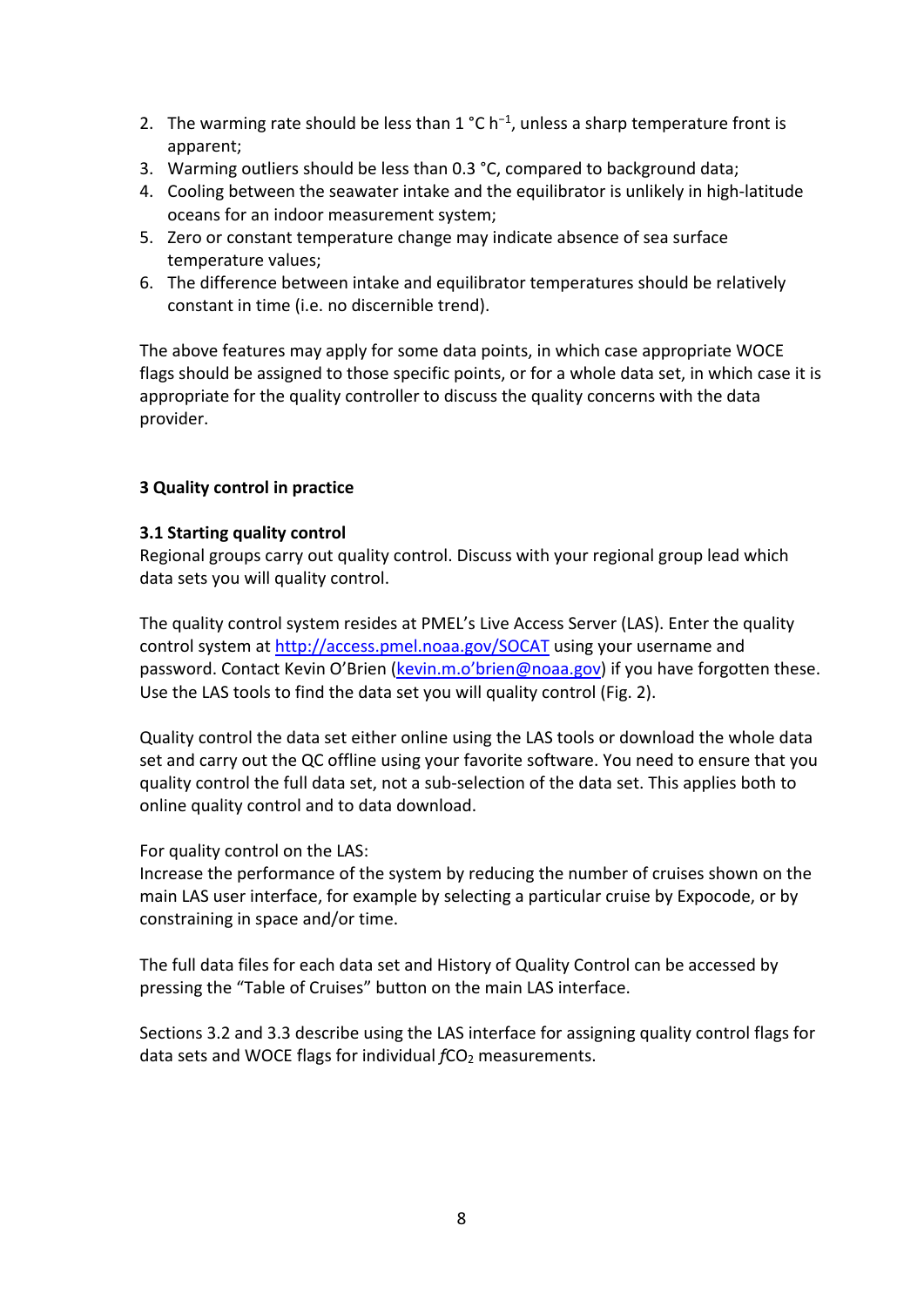

*Figure 2. A selection of quality control tools in the LAS for SOCAT version 3, including the main LAS user interface, the Correlation Viewer, the Thumbnail Viewer and the History of Quality Control.*



*Figure 3. Selection of individual cruises from the Expocode filter on the main user interface of the SOCAT LAS.*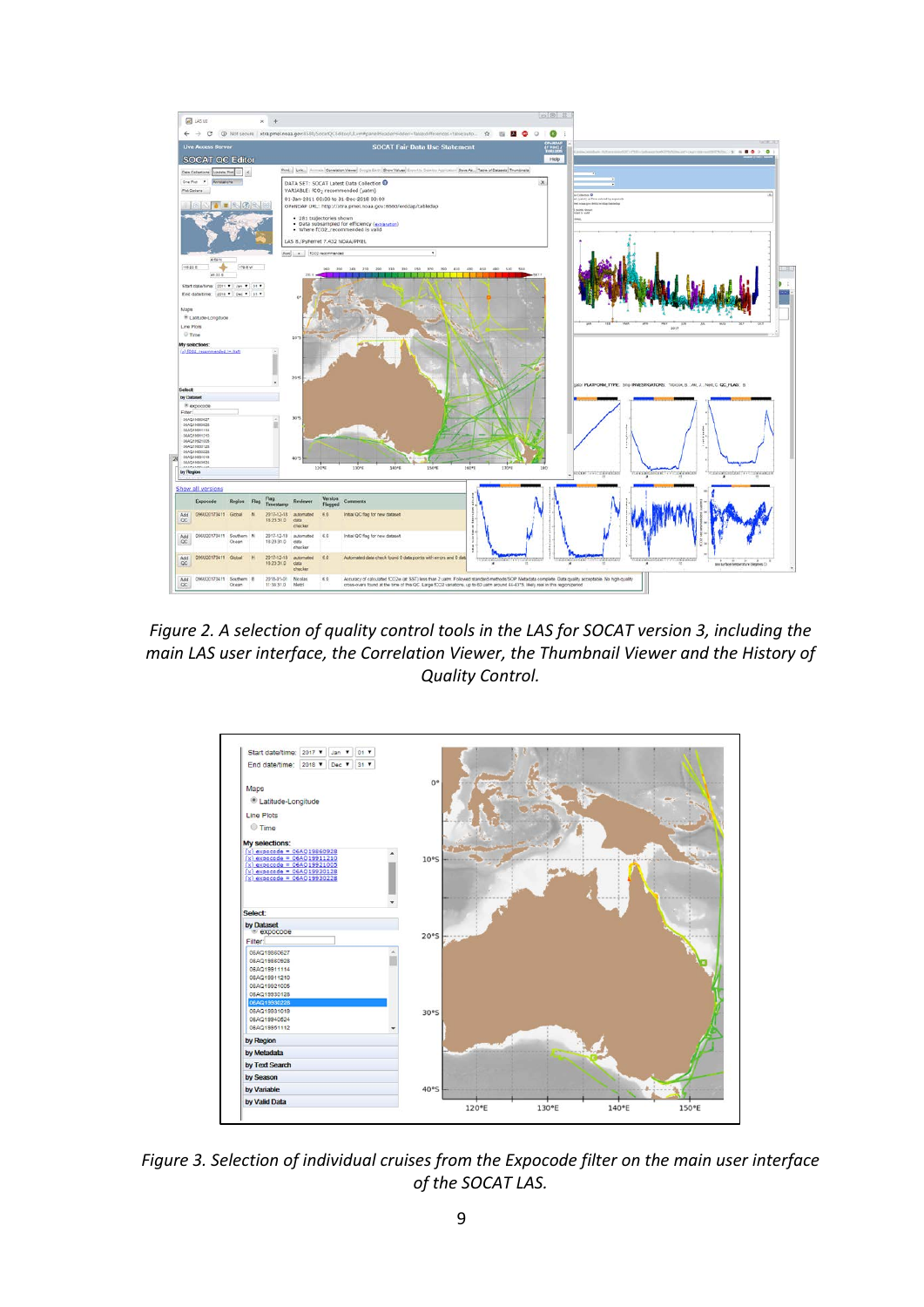## **3.2 Assigning data set quality control flags and quality control comments**

When you have completed quality control and you are ready to assign the data set quality control flag:

- 1. Find your data set in the main LAS user interface page by filtering on Expocode (Figs. 2, 3).
- 2. Once you have limited the user interface to only a single Expocode (Fig. 3), click the "Table of Cruises" button.
- 3. Press the "Edit the QC Flag" link and you will arrive at a listing of the history of QC for this cruise (Fig. 2).
- 4. To modify the QC flag, click the "Submit QC" button (some data sets may have several, one for each region the data set covers, remember to select your region).
- 5. In the pop-up window specify:
	- Region (drop down menu); Note: Selecting the Global region will cause all other region flags to be overridden. Only Global group members should set the Global flag.
	- Accuracy of calculated aqueous  $fCO<sub>2</sub>$  (at SST);
	- Whether approved methods/SOP criteria were followed;
	- Metadata Documentation completeness;
	- Data Quality;
	- High value crossovers and associated Expocode(s);
	- QC flag (drop down menu);
	- Enter your comment for this data set. The comment should adequately justify choice of the flag.
- 6. After you have pressed the "Submit this QC evaluation" button in the pop-up window, this window can be closed.

Each of the input choices made above will result in a comment in the "Complete QC comment" box. This is to ensure a complete comment is associated with the data set QC flag. You are encouraged to enter additional comments in the "Complete QC comment" box.

Quality control comments should be adequate and fully justify a data set quality control flag (SOCAT, 2014). An adequate record of why a data set passed (or failed) certain quality control criteria is critical, so that another quality controller or the data provider can assess how the initial quality controller came to their conclusion and exactly what was checked. For example, **comments should be entered on each property check, on each crossover check (while noting the Expocode) and on the adequacy of the metadata.** Appendix 1 lists examples of adequate and poor data set quality control comments.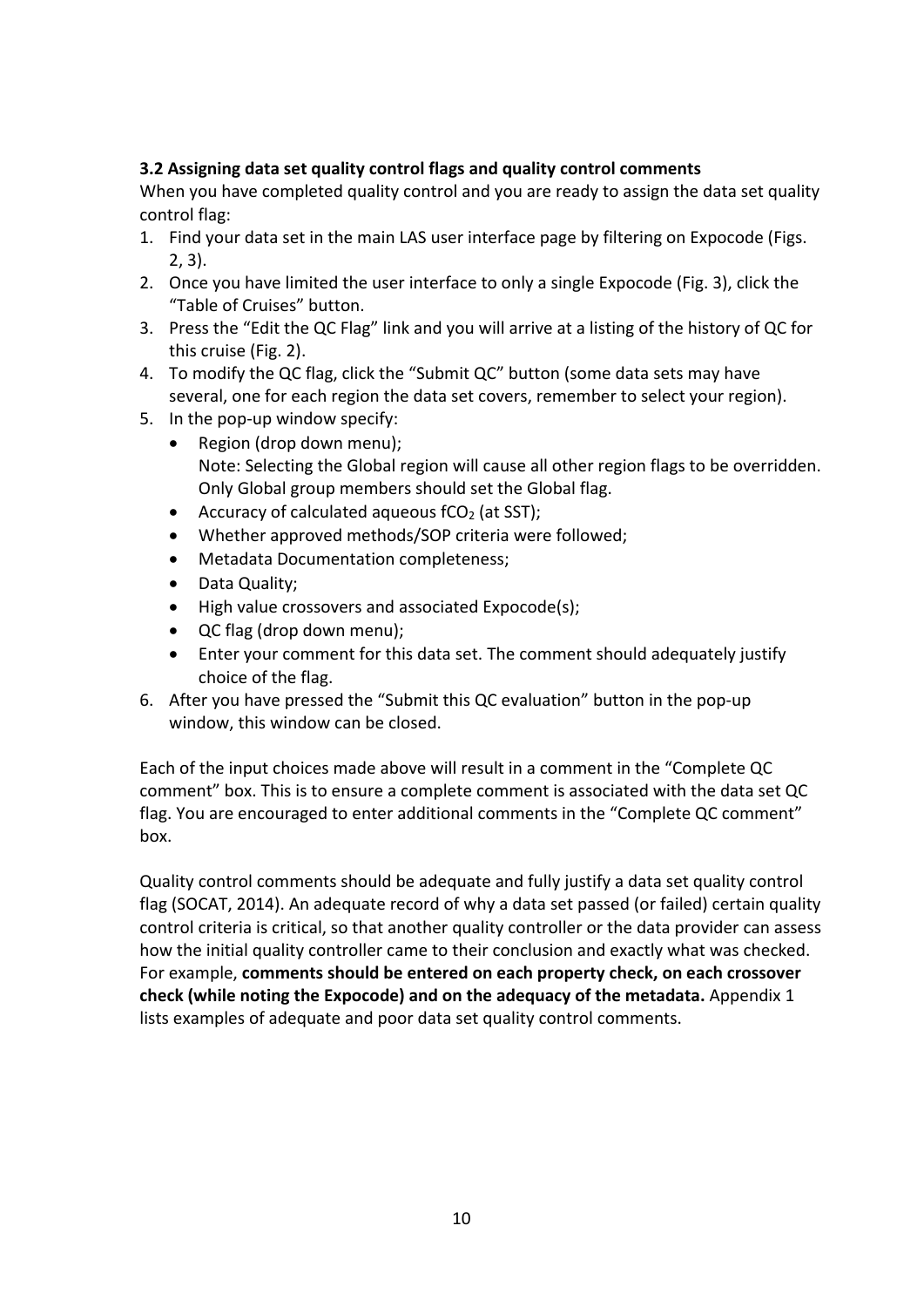

*Figure 4. The SOCAT LAS Correlation Viewer with selected data sets and values, while demonstrating location of "Edit Flags" button in upper left corner.*

| <b>AC</b> LAS UT                                                 | $\times$                                       | AZ LAS Property-Property Viewer X                                          | $+$                                         |                      |                    |            |                                                                                                                                                                                                                                               |  |  |
|------------------------------------------------------------------|------------------------------------------------|----------------------------------------------------------------------------|---------------------------------------------|----------------------|--------------------|------------|-----------------------------------------------------------------------------------------------------------------------------------------------------------------------------------------------------------------------------------------------|--|--|
| $\leftarrow$ $\rightarrow$                                       | C                                              |                                                                            |                                             |                      |                    |            | 1es Not secure   xtra.pmel.noaa.gov:8580/SocatQCEditor/productserver/templates/SPPV.vm?catid=socat_erddap_latest&xml=<%3Fxml+version%3D"1.0"%3F> <lasrequest+href%3d"file%3alas.xml"><arr< td=""></arr<></lasrequest+href%3d"file%3alas.xml"> |  |  |
| Flag Editor                                                      |                                                |                                                                            |                                             |                      |                    |            |                                                                                                                                                                                                                                               |  |  |
|                                                                  |                                                |                                                                            |                                             |                      |                    | $-8$       |                                                                                                                                                                                                                                               |  |  |
|                                                                  |                                                |                                                                            |                                             |                      |                    |            |                                                                                                                                                                                                                                               |  |  |
|                                                                  | Choose an EXPOCODE to edit:<br>09FS20170306 v  |                                                                            |                                             |                      |                    |            |                                                                                                                                                                                                                                               |  |  |
|                                                                  | Choose an WOCE flag to edit:<br>WOCE_CO2_water |                                                                            |                                             |                      |                    |            |                                                                                                                                                                                                                                               |  |  |
|                                                                  | Set flag of selected rows to:                  | Save Flags<br>$2 -$                                                        |                                             |                      |                    |            |                                                                                                                                                                                                                                               |  |  |
| Comment:                                                         |                                                |                                                                            |                                             |                      |                    |            |                                                                                                                                                                                                                                               |  |  |
|                                                                  |                                                |                                                                            |                                             |                      |                    |            |                                                                                                                                                                                                                                               |  |  |
| all<br>none                                                      |                                                | WOCE_CO2_WATER FCO2_RECOMMENDED EXPOCODE                                   |                                             | DATE                 | LONGITUDE LATITUDE |            |                                                                                                                                                                                                                                               |  |  |
|                                                                  | 2                                              | 532.014                                                                    | 09FS20170306                                | 19-MAR-2017 20:00:00 | 151.9249           | $-23.4587$ |                                                                                                                                                                                                                                               |  |  |
| $\qquad \qquad \Box$                                             | $\overline{2}$                                 | 526.0666                                                                   | 09FS20170306                                | 19-MAR-2017 22:00:00 | 151.9249           | $-23.4587$ |                                                                                                                                                                                                                                               |  |  |
| $\qquad \qquad \Box$                                             | 2                                              | 525.0714                                                                   | 09FS20170306                                | 20-MAR-2017 22:00:00 | 151,9249           | $-23.4587$ |                                                                                                                                                                                                                                               |  |  |
| $\qquad \qquad \qquad \qquad \qquad \qquad \qquad \qquad \qquad$ | $\overline{2}$                                 | 546.0528                                                                   | 09FS20170306                                | 21-MAR-2017 22:00:00 | 151,9249           | $-23.4587$ |                                                                                                                                                                                                                                               |  |  |
| $\qquad \qquad \Box$                                             | $\overline{\mathbf{c}}$                        | 559.1303                                                                   | 09FS20170306                                | 22-MAR-2017 18:00:00 | 151,9249           | $-23.4587$ |                                                                                                                                                                                                                                               |  |  |
| $\qquad \qquad \Box$                                             | $\overline{2}$                                 | 531.303                                                                    | 09FS20170306                                | 29-MAR-2017 22:00:00 | 151.9249           | $-23.4587$ |                                                                                                                                                                                                                                               |  |  |
|                                                                  |                                                | SIJJ20170304<br>۰<br>SIJJ20170312<br>SIJJ20170429<br><b>B</b> SIJJ20170505 | $\overline{\phantom{0}}$<br>CO2 recommended | 460.<br>420.<br>380. |                    |            |                                                                                                                                                                                                                                               |  |  |

*Figure 5. The WOCE flag editing tool in the SOCAT LAS.*

### **3.3 Assigning WOCE Flags**

In addition to the data set quality control flags, assign WOCE flags for individual (re- )calculated fCO<sub>2</sub> values in each data file. Initially all *fCO*<sub>2</sub> values are assumed to be of good quality (WOCE flag of 2). Assign flags of 3 or 4 to any questionable or bad  $fCO<sub>2</sub>$  values and provide adequate comments on why WOCE flags of 3 or 4 were selected. If >5% of the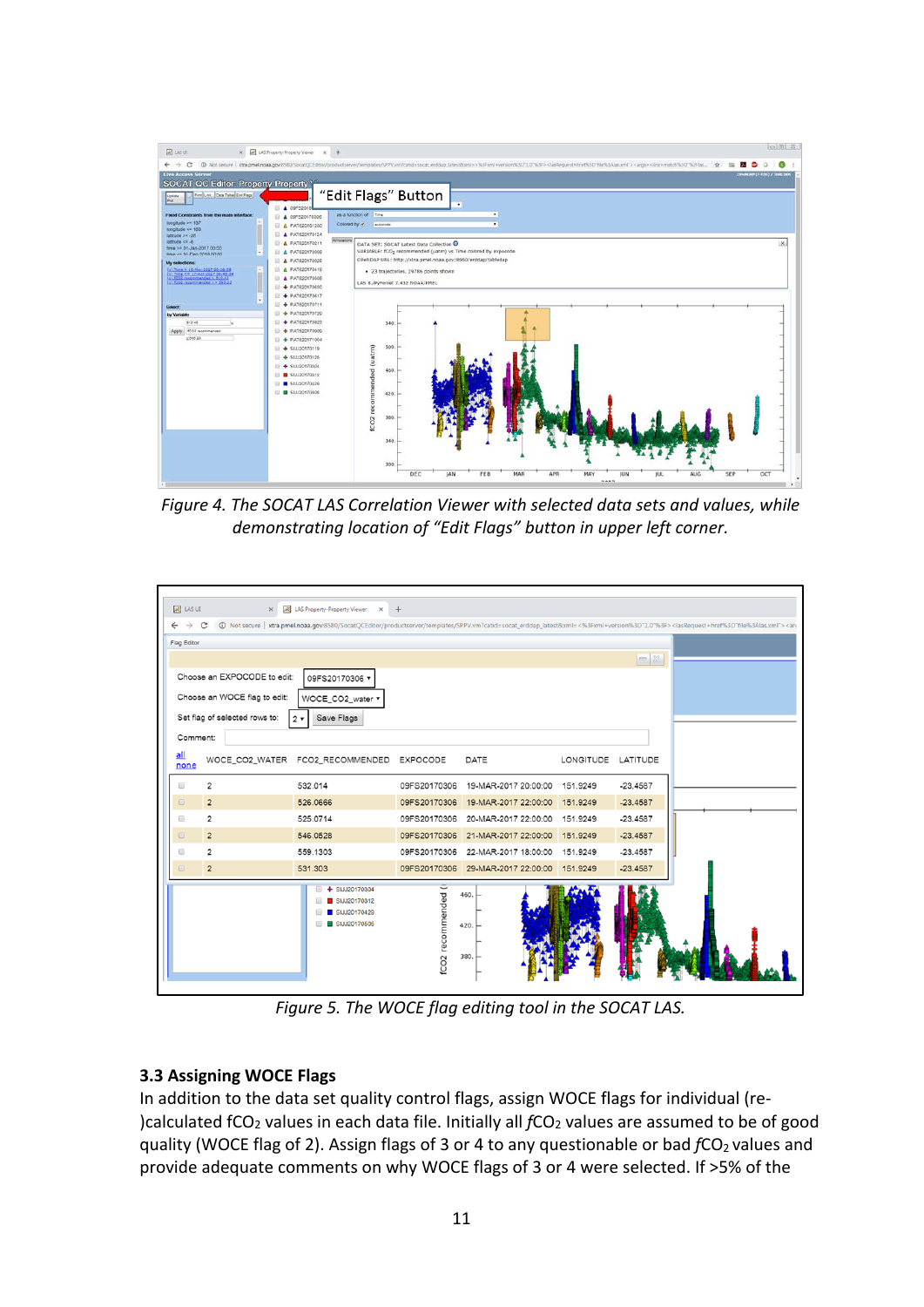data needs to be assigned flags 3 or 4, the entire data set should be passed back to the data provider for additional primary QC.

WOCE flags are set in the SOCAT QC Live Access Server through the Correlation Viewer tool. There are several ways to launch the Correlation Viewer tool:

- 1. Select the "Correlation Viewer" on the LAS main user interface;
- 2. Click on an individual plot window in the "Thumbnails" tool;
- 3. Click on the Expocode of a potential crossover cruise in the "Table of Cruises".

It is recommended to limit the number of cruises selected in the main LAS user interface to improve performance of the system. An added benefit to reducing the subset of selected Expocodes is that the Correlation Viewer will create a unique icon for each Expocode display on the figure (Fig. 4). This will make it easier to identify data by their Expocode.

Once in the Correlation Viewer, to set the WOCE flag for individual *fCO*<sub>2</sub>rec values, the user should select the values they wish to alter the WOCE flag on the plot by dragging a rectangle over the desired data points, and then clicking the "Edit Flags" button in the upper left corner (Fig. 4).

In "Edit Flags" mode, it is possible to assign new WOCE flags to one or many  $fCO<sub>2</sub>rec$ values (Fig. 5). Before saving the modified WOCE flags, the quality controller should submit a detailed and clear comment to explain the reason for the WOCE value assignment. Entry of a comment is a prerequisite for saving the new WOCE flags.

### **3.4 Suspending data sets**

If the data quality of a data set is not deemed acceptable, set the data set quality control flag to suspend ('S) and add a clear comment why the data set has been suspended. It is good practice to politely discuss the likely suspension of a data set with the data provider. In many cases the data provider has insights on suspected quality control issues (e.g. the absence of sea surface temperature). The data provider should always be encouraged to resubmit updated data and metadata.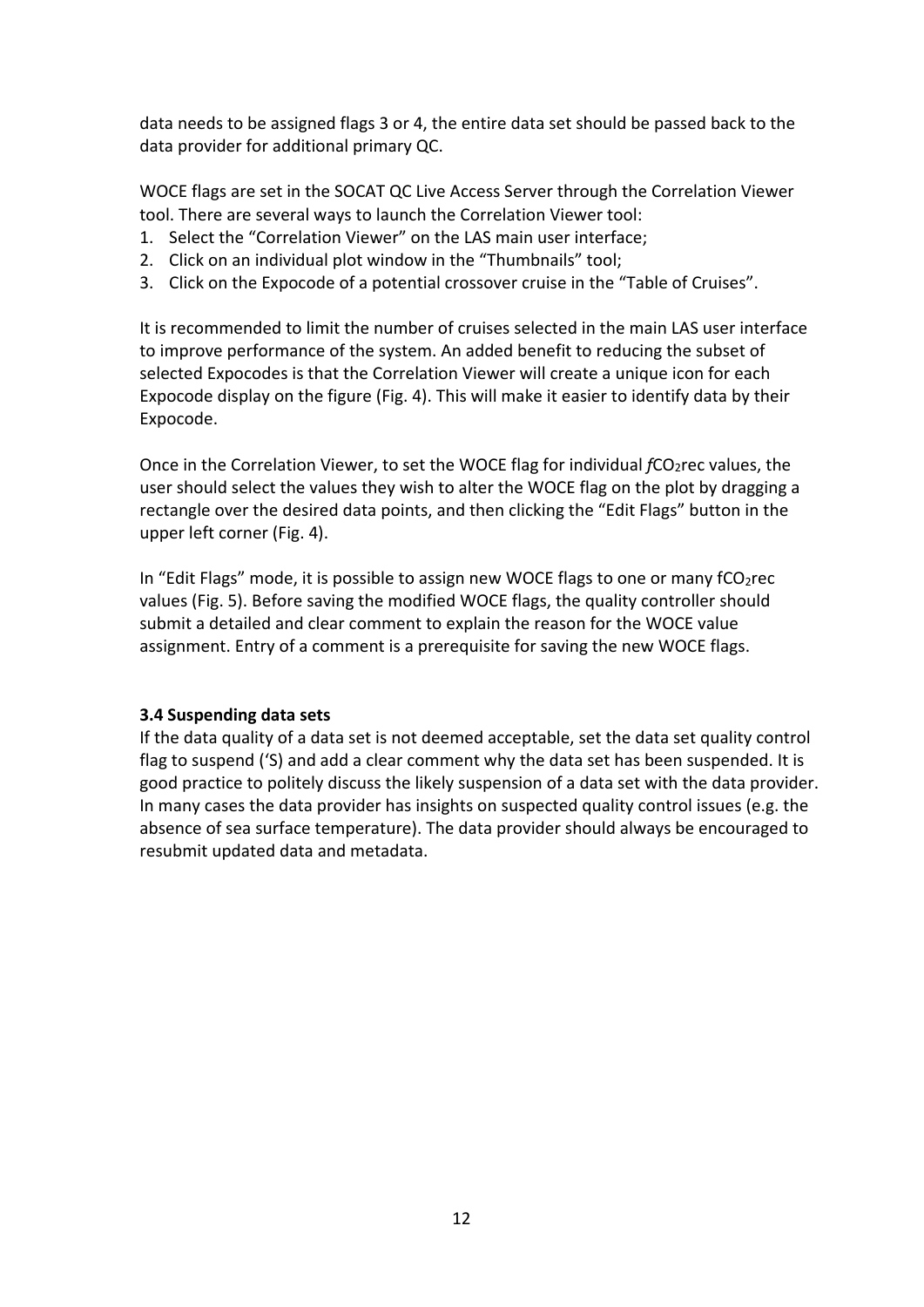#### **References**

- Bakker, D. C. E., Pfeil, B., Smith, K., Hankin, S., Olsen, A., Alin, S. R., Cosca, C., Harasawa, S., Kozyr, A., Nojiri, Y., O'Brien, K. M., Schuster, U., Telszewski, M., Tilbrook, B., Wada, C., Akl, J., Barbero, L., Bates, N. R., Boutin, J., Bozec, Y., Cai, W.-J., Castle, R. D., Chavez, F. P., Chen, L., Chierici, M., Currie, K., De Baar, H. J. W., Evans, W., Feely, R. A., Fransson, A., Gao, Z., Hales, B., Hardman-Mountford, N. J., Hoppema, M., Huang, W.-J., Hunt, C. W., Huss, B., Ichikawa, T., Johannessen, T., Jones, E. M., Jones, S., Jutterstrøm, S., Kitidis, V., Körtzinger, A., Landschützer, P., Lauvset, S. K., Lefèvre, N., Manke, A. B., Mathis, J. T., Merlivat, L., Metzl, N., Murata, A., Newberger, T., Omar, A. M., Ono, T., Park, G.-H., Paterson, K., Pierrot, D., Ríos, A. F., Sabine, C. L., Saito, S., Salisbury, J., Sarma, V. V. S. S., Schlitzer, R., Sieger, R., Skjelvan, I., Steinhoff, T., Sullivan, K. F., Sun, H., Sutton, A. J., Suzuki, T., Sweeney, C., Takahashi, T., Tjiputra, J., Tsurushima, N., Van Heuven, S. M. A. C., Vandemark, D., Vlahos, P., Wallace, D. W. R., Wanninkhof, R. and Watson, A. J. (2014) An update to the Surface Ocean CO<sub>2</sub> Atlas (SOCAT version 2). Earth System Science Data 6: 69-90. doi:10.5194/essd-6-69-2014.
- Bakker, D. C. E., Pfeil, B. Landa, C. S., Metzl, N., O'Brien, K. M., Olsen, A., Smith, K., Cosca, C., Harasawa, S., Jones, S. D., Nakaoka, S., Nojiri, Y., Schuster, U., Steinhoff, T., Sweeney, C., Takahashi, T., Tilbrook, B., Wada, C., Wanninkhof, R., Alin, S. R., Balestrini, C. F., Barbero, L., Bates, N. R., Bianchi, A. A., Bonou, F., Boutin, J., Bozec, Y., Burger, E. F., Cai, W.-J., Castle, R. D., Chen, L., Chierici, M., Currie, K., Evans, W., Featherstone, C., Feely, R. A., Fransson, A., Goyet, C., Greenwood, N., Gregor, L., Hankin, S., Hardman-Mountford, N. J., Harlay, J., Hauck, J., Hoppema, M., Humphreys, M. P., Hunt, C. W., Huss, B., Ibánhez, J. S. P., Johannessen, T., Keeling, R., Kitidis, V., Körtzinger, A., Kozyr, A., Krasakopoulou, E., Kuwata, A., Landschützer, P., Lauvset, S. K., Lefèvre, N., Lo Monaco, C., Manke, A., Mathis, J. T., Merlivat, L., Millero, F. J., Monteiro, P. M. S., Munro, D. R., Murata, A., Newberger, T., Omar, A. M., Ono, T., Paterson, K., Pearce, D., Pierrot, D., Robbins, L. L., Saito, S., Salisbury, J., Schlitzer, R., Schneider, B., Schweitzer, R., Sieger, R., Skjelvan, I., Sullivan, K. F., Sutherland, S. C., Sutton, A. J., Tadokoro, K., Telszewski, M., Tuma, M., Van Heuven, S. M. A. C., Vandemark, D., Ward, B., Watson, A. J., Xu, S. (2016) A multi-decade record of high quality fCO<sub>2</sub> data in version 3 of the Surface Ocean CO<sub>2</sub> Atlas (SOCAT). Earth System Science Data 8: 383-413. doi:10.5194/essd-8-383-2016.
- Battisti, C. R., Olsen, A., et al. (2018) Presentation at the ICOS OTC 2018 workshop: *fCO2 Statistical Uncertainty Analysis and Offset Estimation*. https://otc.icoscp.eu/sites/default/files/2018-

04/2018%20ICOS%20OTC%20Workshop%20Presentations.pdf

- Dickson, A. G., Sabine, C. L. and Christian, J. R. (2007) Guide to best practices for ocean CO2 measurements. PICES Special Publication 3: 191 pp, available at:https://www.nodc.noaa.gov/ocads/oceans/Handbook\_2007.html (last access: 18 December 2018).
- Olsen, A. and Metzl, N. (2009) SOCAT QC cookbook for SOCAT participants, available at: https://www.socat.info/index.php/publications-on-socat/ (last access: 18 December 2018).
- Olsen, A., Metzl, N., Bakker, D. C. E., O'Brien, K. (2015) SOCAT Quality Control Cookbook for SOCAT Version 3, available at: https://www.socat.info/index.php/publications-onsocat/ (last access: 18 December 2018).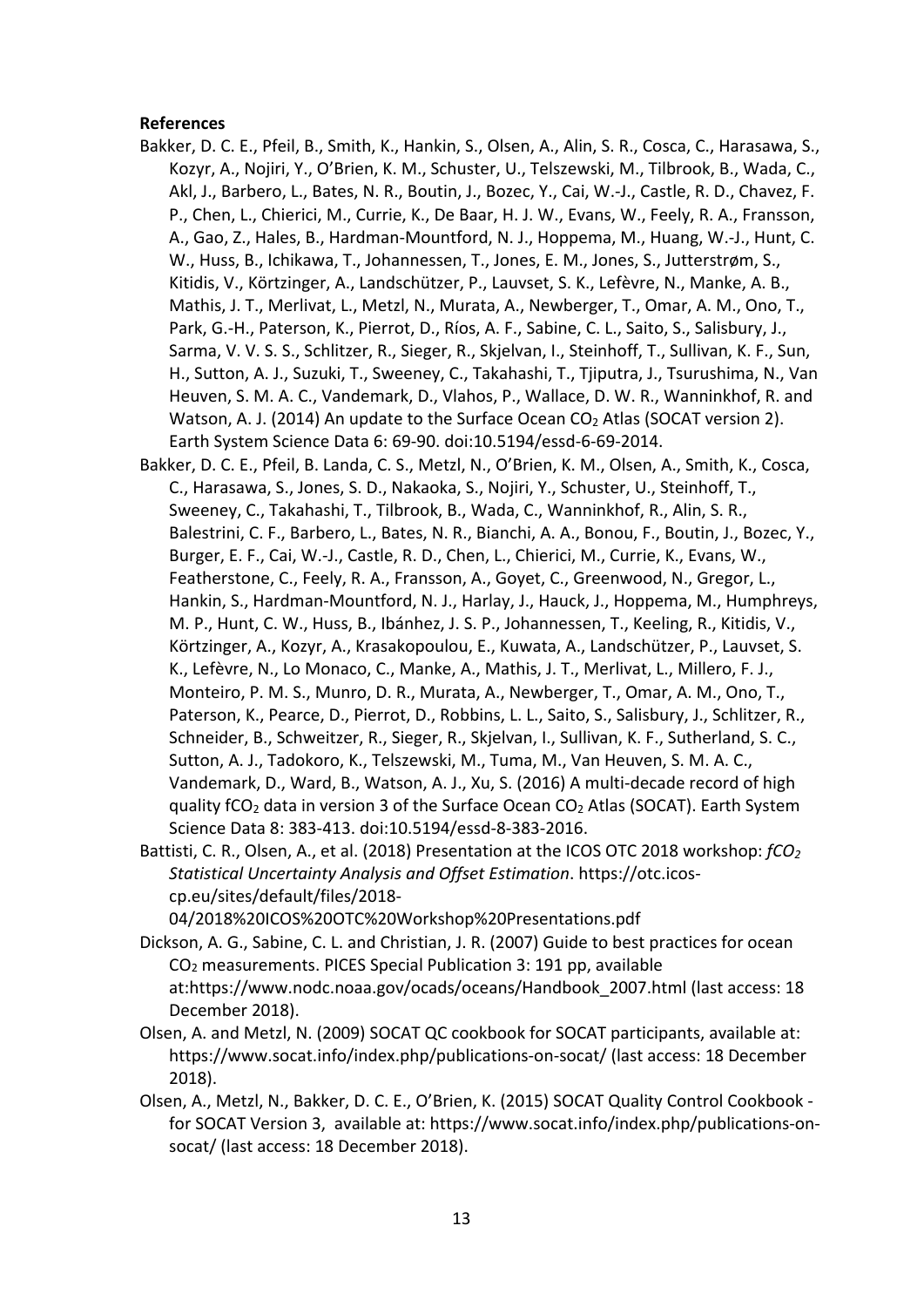- Pfeil, B., Olsen, A., Bakker, D. C. E., Hankin, S., Koyuk, H., Kozyr, A., Malczyk, J., Manke, A., Metzl, N., Sabine, C. L., Akl, J., Alin, S. R., Bates, N., Bellerby, R. G. J., Borges, A., Boutin, J., Brown, P. J., Cai, W.-J., Chavez, F. P., Chen, A., Cosca, C., Fassbender, A. J., Feely, R. A., González-Dávila, M., Goyet, C., Hales, B., Hardman-Mountford, N., Heinze, C., Hood, M., Hoppema, M., Hunt, C. W., Hydes, D., Ishii, M., Johannessen, T., Jones, S. D., Key, R. M., Körtzinger, A., Landschützer, P., Lauvset, S. K., Lefèvre, N., Lenton, A., Lourantou, A., Merlivat, L., Midorikawa, T., Mintrop, L., Miyazaki, C., Murata, A., Nakadate, A., Nakano, Y., Nakaoka, S., Nojiri, Y., Omar, A. M., Padin, X. A., Park, G.-H., Paterson, K., Perez, F. F., Pierrot, D., Poisson, A., Ríos, A. F., Santana-Casiano, J. M., Salisbury, J., Sarma, V. V. S. S., Schlitzer, R., Schneider, B., Schuster, U., Sieger, R., Skjelvan, I., Steinhoff, T., Suzuki, T., Takahashi, T., Tedesco, K., Telszewski, M., Thomas, H., Tilbrook, B., Tjiputra, J., Vandemark, D., Veness, T., Wanninkhof, R., Watson, A. J., Weiss, R., Wong, C. S. and Yoshikawa-Inoue, H. (2013) A uniform, quality controlled Surface Ocean CO<sub>2</sub> Atlas (SOCAT), Earth Syst. Sci. Data 5: 125-143, doi:10.5194/essd-5-125-2013.
- SOCAT (2014) The Surface Ocean CO2 Atlas (SOCAT) Community Event. Workshop 10 of the IMBER Open Science Conference, Bergen, Norway on 23 June 2014. https://www.socat.info/index.php/publications-on-socat/ (last access: 18 December 2018).
- Sutton, A. J., et al. (2014) A high-frequency atmospheric and seawater  $pCO<sub>2</sub>$  data set from 14 open-ocean sites using a moored autonomous system, Earth Syst. Sci. Data 6(2): 353-366, doi:10.5194/essd-6-353-2014.

Wanninkhof, R., Bakker, D. C. E., Bates, N., Olsen, A., Steinhoff, T. and Sutton, A. J. (2013) Incorporation of alternative sensors in the SOCAT database and adjustments to dataset Quality Control flags. doi:10.3334/CDIAC/OTG.SOCAT\_ADQCF. <https://www.nodc.noaa.gov/ocads/oceans/> (last access: 18 December 2018).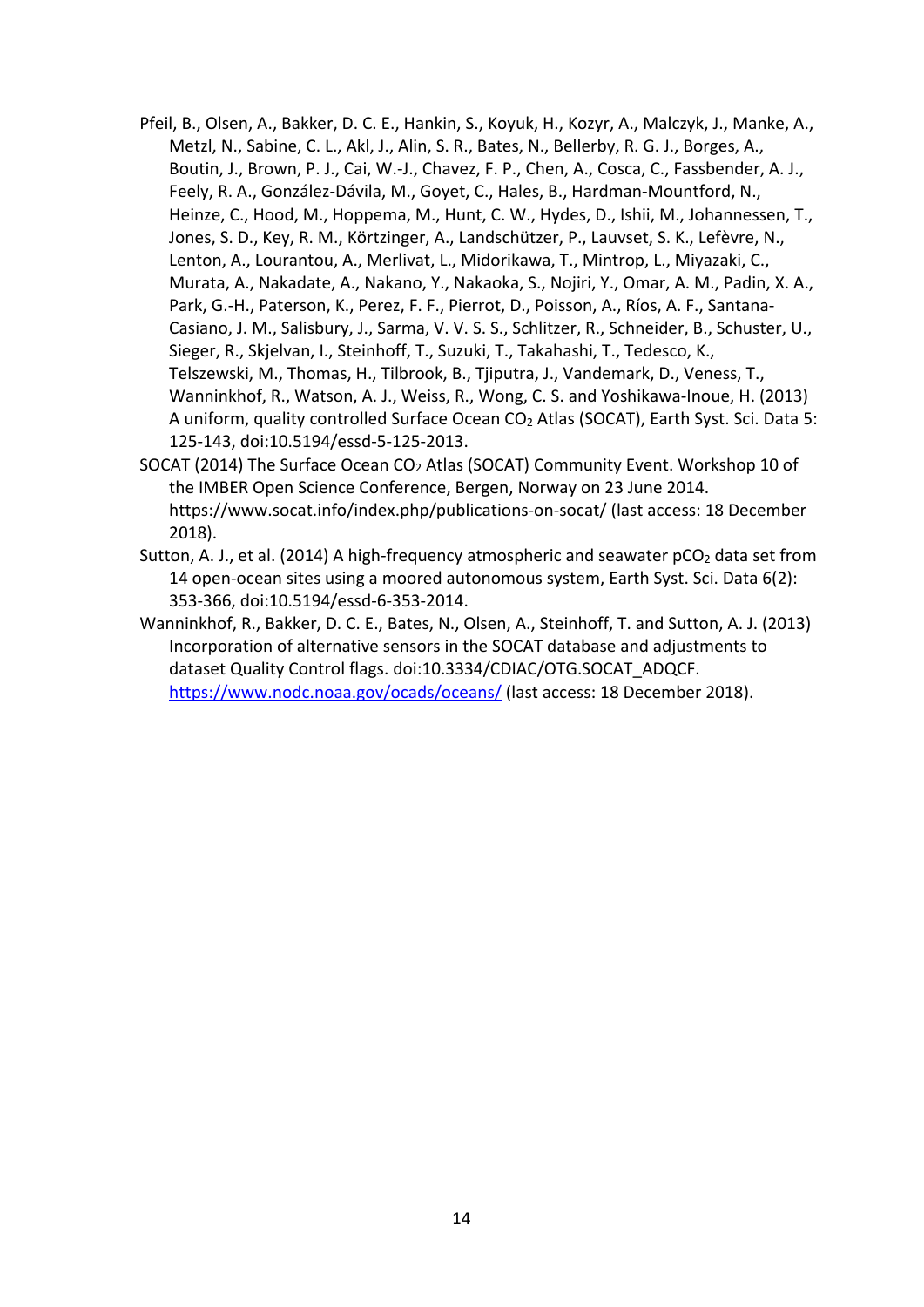### **Appendix 1: Examples of quality control comments**

The examples (adapted from SOCAT, 2014) below of adequate and poor quality control comments in SOCAT version 3 have been inspired by quality control comments in the Table of Cruises on the Data Set Viewer and have been adjusted to the revision of data set quality control flags in version 3. All relevant quality control comments should be entered on the quality control system. Abbreviations are: Pequ – equilibrator pressure, SST – sea surface temperature, Tequ – equilibrator temperature, SOP – standard operating procedures.

### **Examples of adequate quality control comments in version 3**.

- 1) Flag A. The system follows SOP criteria. Metadata is complete, includes information on calibration and accuracy of SST, Tequ and Pequ. The data quality looks good. The 55 km crossover with 49UU20201010 (Flag B) is high-quality with a SST difference of 0.2°C and a *f*CO2rec difference of 4 μatm between both cruises.
- 2) Flag B. The system follows SOP criteria. The metadata is complete. The data quality looks good. The 55 km cross-over with 58XX2021212 (Flag B) is inconclusive with different SST (2°C) and *fCO*<sub>2</sub>rec (50 µatm) on both data sets.
- 3) Flag C. Metadata complete. A flag C was given because 1) the accuracy of  $pCO<sub>2</sub>/fCO<sub>2</sub>$ (3 µatm) did not meet the SOP criteria (2 µatm) and the 2) Equilibrator temperature was not within 0.05°C. The data quality was deemed acceptable.
- 4) Flag D. The metadata do not state the accuracy of Pequ and Tequ. Data quality looks good. Inconclusive 55 km cross-over with 06AA20200202 (Flag A) in Channel: Very different SST (6°C) and *fCO*<sub>2</sub>rec (50 µatm) on 2 cruises.
- 5) Flag E. The measurements have been made with a spectrophotometric sensor with no in situ calibration gases, but having pre-deployment calibration with documented accuracy better than 10 µatm. The system does not follow SOP criteria. The metadata is complete and includes adequate information on pre-deployment calibration. The data quality was deemed acceptable.
- 6) Flag S. File lacks surface water  $CO<sub>2</sub>$  measurements. The data provider has been consulted.
- 7) Flag S. SST has not been reported, such that Tequ was used in calculation of *fCO*<sub>2</sub>rec. Data set suspended in consultation with data provider.
- 8) Flag X. This data set overlaps with data set 11FF20200808. This is an older version of the same data set. The data provider has been consulted.